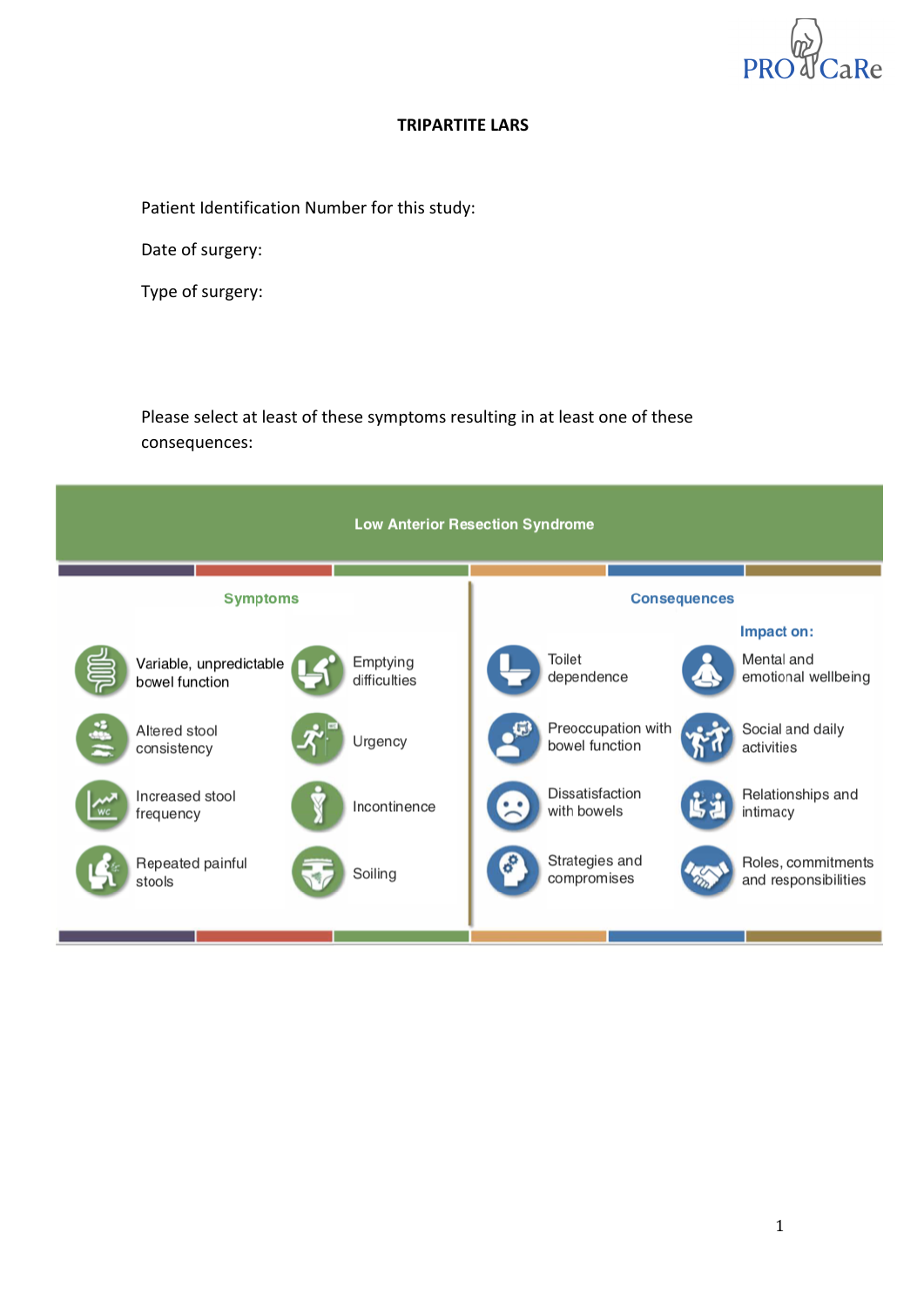

### **LARS SCORE**

Patient Identification Number for this study:

Date of surgery:

Type of surgery:

Under each heading, please tick the ONE box that best describes your health TODAY.

### Do you ever have occasions when you cannot control your flatus (wind)?

| No, never                    |  |
|------------------------------|--|
| Yes, less than once per week |  |
| Yes, at least once per week  |  |

#### Do you ever have any accidental leakage of liquid stool?

No, never

Yes, less than once per week

Yes, at least once per week

#### **How often do you open your bowels?**

More than 7 times per day (24h) 001<br>001 4-7 times per day (24h)

1-3 times per day (24h)

Less than once per day (24h)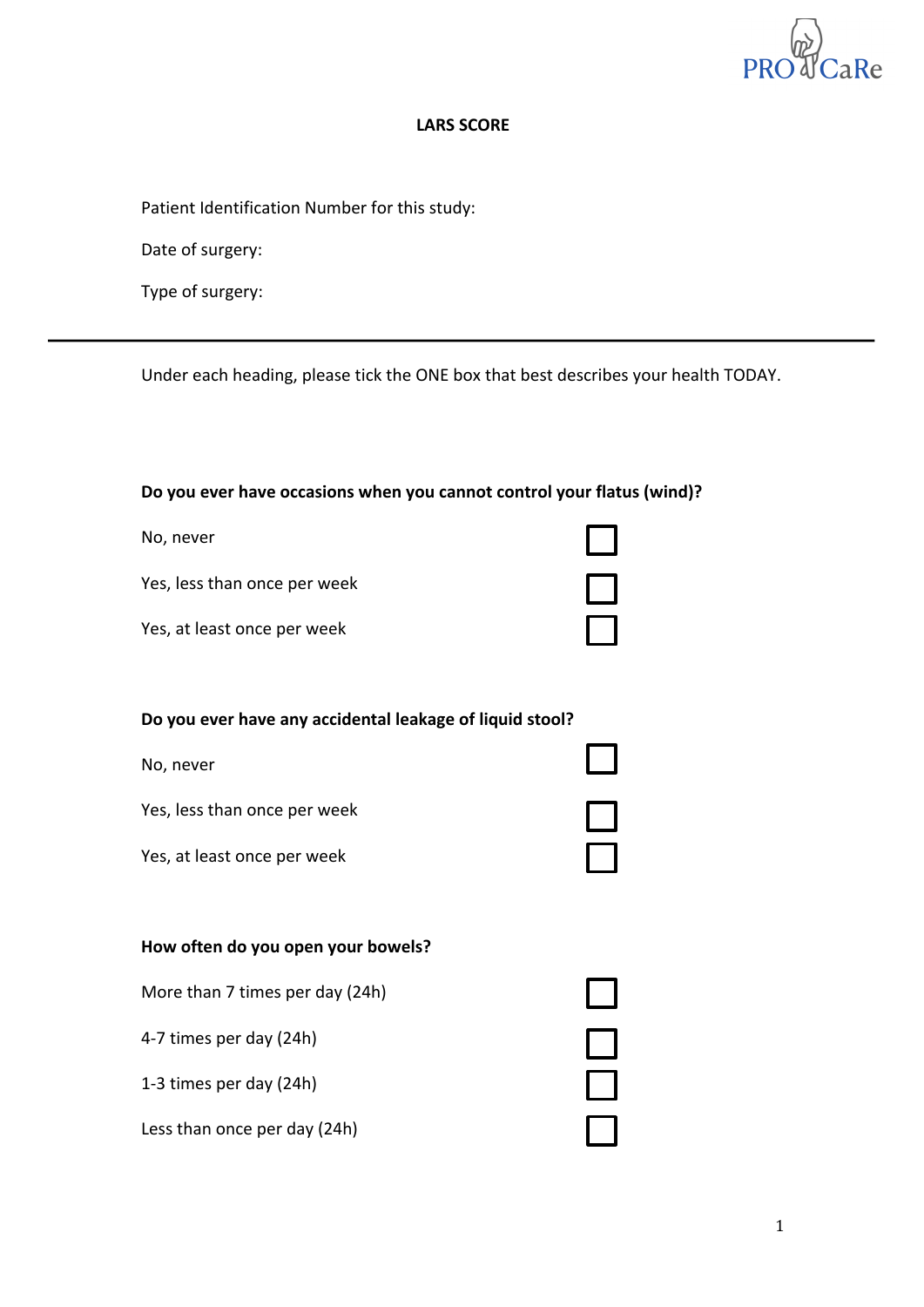

# Do you ever have to open your bowels again within 1 hour of the last bowel

### **opening?**

No, never

Yes, less than once per week

Yes, at least once per week

| I |
|---|
|   |
|   |

 $\Box$ 

### Do you ever have such a strong urge to open your bowels that you have to rush to

| the toilet?                  |  |
|------------------------------|--|
| No, never                    |  |
| Yes, less than once per week |  |
| Yes, at least once per week  |  |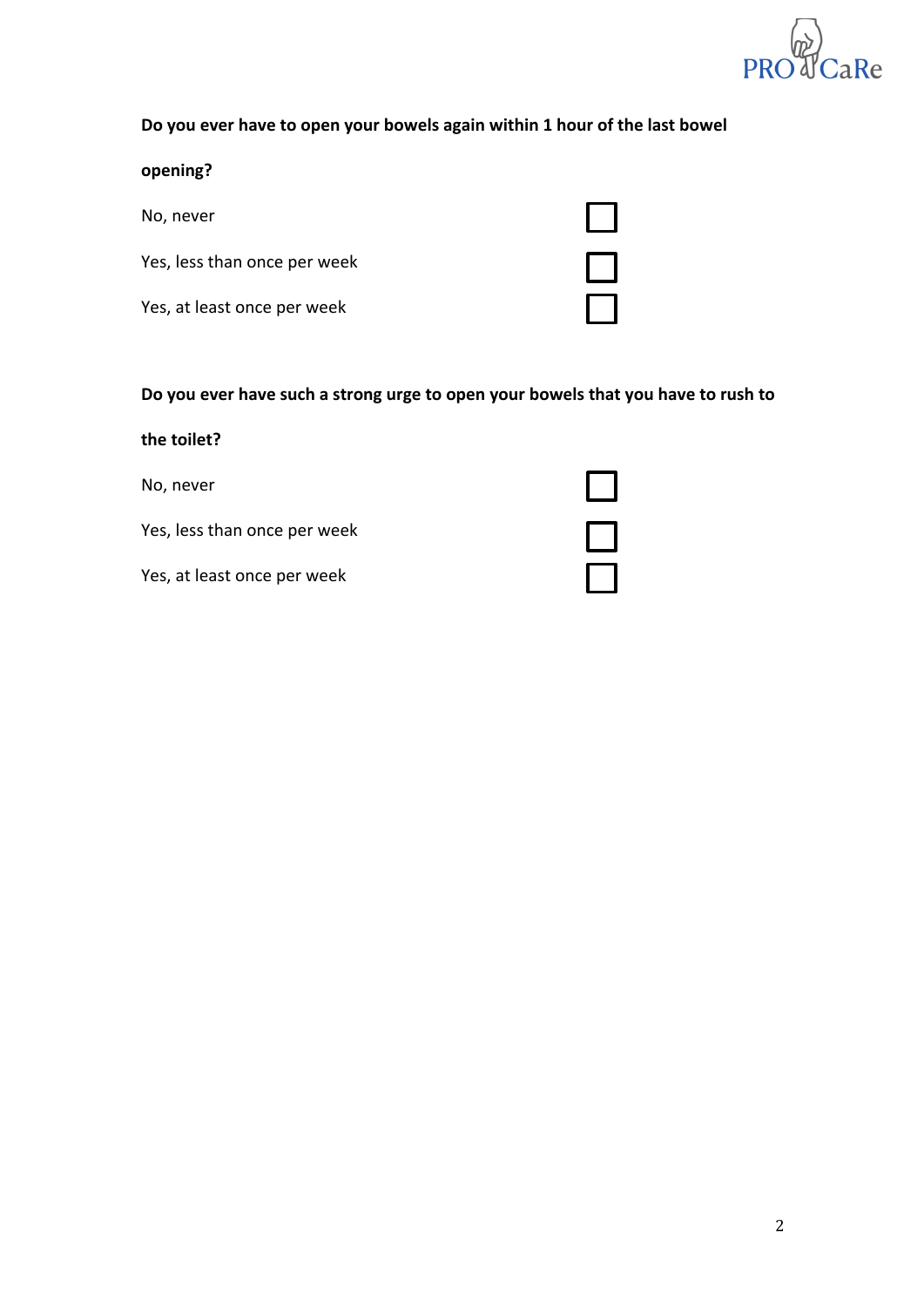

### **VAIZEY SCORE**

# Patient Identification Number for this study:

Date of surgery:

Type of surgery:

|                                          | Never            | Rarely | Sometimes      | Weekly           | Daily          |
|------------------------------------------|------------------|--------|----------------|------------------|----------------|
| Solid stool                              | $\boldsymbol{0}$ |        | $\overline{2}$ | $\overline{3}$   | $\overline{4}$ |
| Liquid stool                             | $\boldsymbol{0}$ |        | $\overline{2}$ | 3                | $\overline{4}$ |
| Gas                                      | $\boldsymbol{0}$ | 1      | $\overline{2}$ | 3                | $\overline{4}$ |
| Change in lifestyle                      | $\boldsymbol{0}$ | 1      | $\overline{2}$ | 3                | $\overline{4}$ |
|                                          |                  |        |                |                  |                |
|                                          |                  |        |                | N <sub>0</sub>   | Yes            |
| Wear a pad/plug                          |                  |        |                | $\boldsymbol{0}$ | $\overline{2}$ |
| Taking constipating agents               |                  |        |                | $\boldsymbol{0}$ | $\overline{2}$ |
| Inability to defer defecation for 15 min |                  |        |                | $\boldsymbol{0}$ | $\overline{2}$ |
|                                          |                  |        |                |                  |                |

Total Score: …………………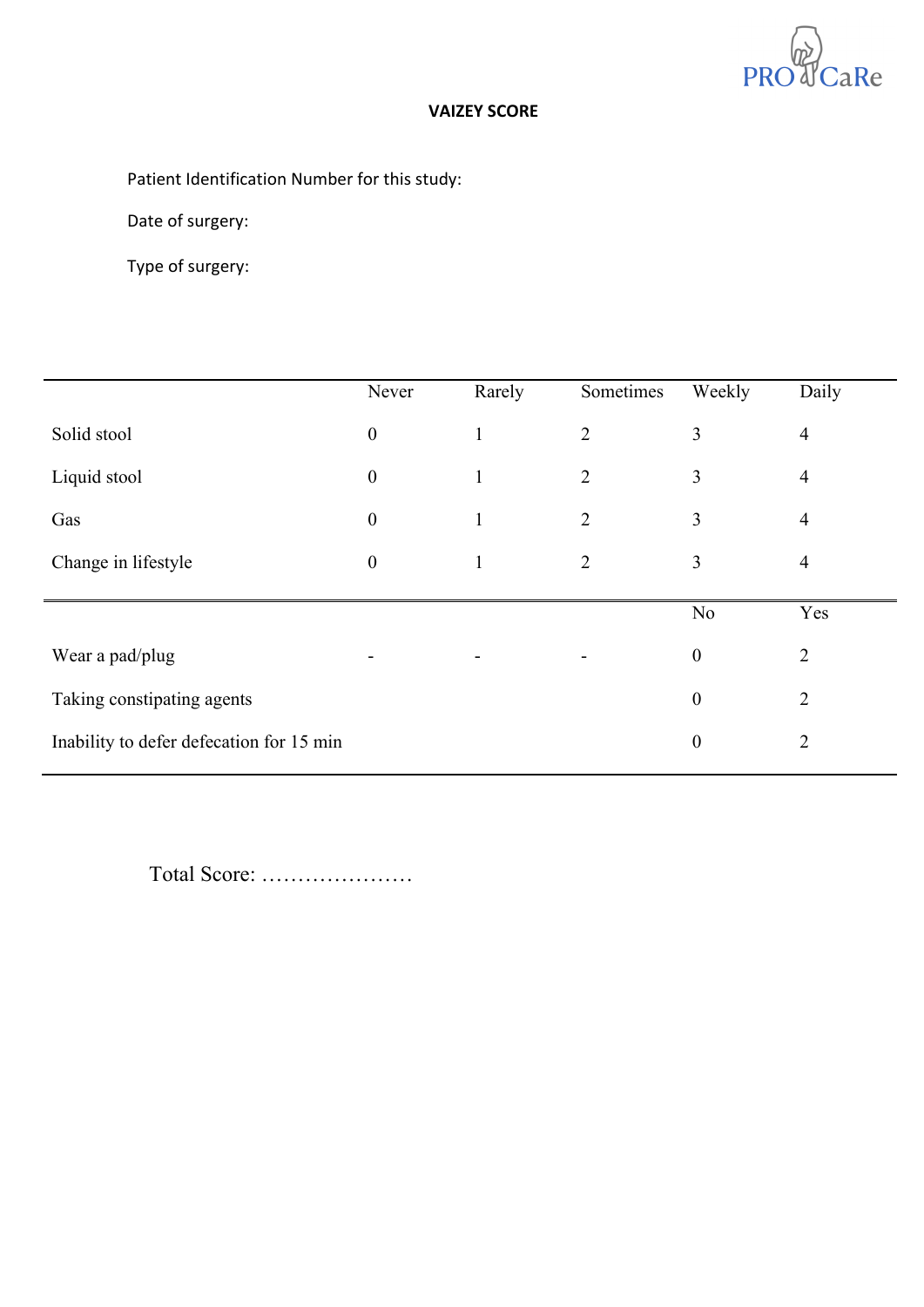

# **EORTC QLQ – C30**

Patient Identification Number for this study:

Date of surgery:

|              |                                                                                                             | Not at al    | A little       | Quite a bit | Very much      |
|--------------|-------------------------------------------------------------------------------------------------------------|--------------|----------------|-------------|----------------|
| $\mathbf{1}$ | Do you have any trouble doing<br>strenuous activities, like carrying a<br>heavy shopping bag or a suitcase? | $\mathbf{1}$ | $\overline{2}$ | 3           | 4              |
| 2            | Do you have any trouble taking a long<br>walk?                                                              | $\mathbf{1}$ | $\overline{2}$ | 3           | 4              |
| 3            | Do you have any trouble taking a short<br>walk outside of the house?                                        | $\mathbf{1}$ | $\overline{2}$ | 3           | 4              |
| 4            | Do you need to stay in bed or a chair<br>during the day?                                                    | $\mathbf{1}$ | $\overline{2}$ | 3           | 4              |
| 5            | Do you need help with eating, dressing,<br>washing yourself or using the toilet?                            | $\mathbf{1}$ | $\overline{2}$ | 3           | 4              |
|              | During the past week:                                                                                       |              |                |             |                |
| 6            | Were you limited in doing either your<br>work or other daily activities?                                    | $\mathbf{1}$ | $\overline{2}$ | 3           | 4              |
| 7            | Were you limited in pursuing your<br>hobbies or other leisure time activities?                              | $\mathbf{1}$ | 2              | 3           | $\overline{4}$ |
| 8            | Were you short of breath?                                                                                   | $\mathbf{1}$ | $\overline{2}$ | 3           | $\overline{4}$ |
| 9            | Have you had pain?                                                                                          | $\mathbf{1}$ | 2              | 3           | 4              |
| 10           | Did you need to rest?                                                                                       | $\mathbf{1}$ | 2              | 3           | 4              |
| 11           | Have you had trouble sleeping?                                                                              | $\mathbf{1}$ | 2              | 3           | $\overline{4}$ |
| 12           | Have you felt weak?                                                                                         | $\mathbf{1}$ | $\overline{2}$ | 3           | $\overline{4}$ |
| 13           | Have you lacked appetite?                                                                                   | $\mathbf{1}$ | $\overline{c}$ | 3           | $\overline{4}$ |
| 14           | Have you felt nauseated?                                                                                    | $1\,$        | $\overline{c}$ | 3           | $\overline{4}$ |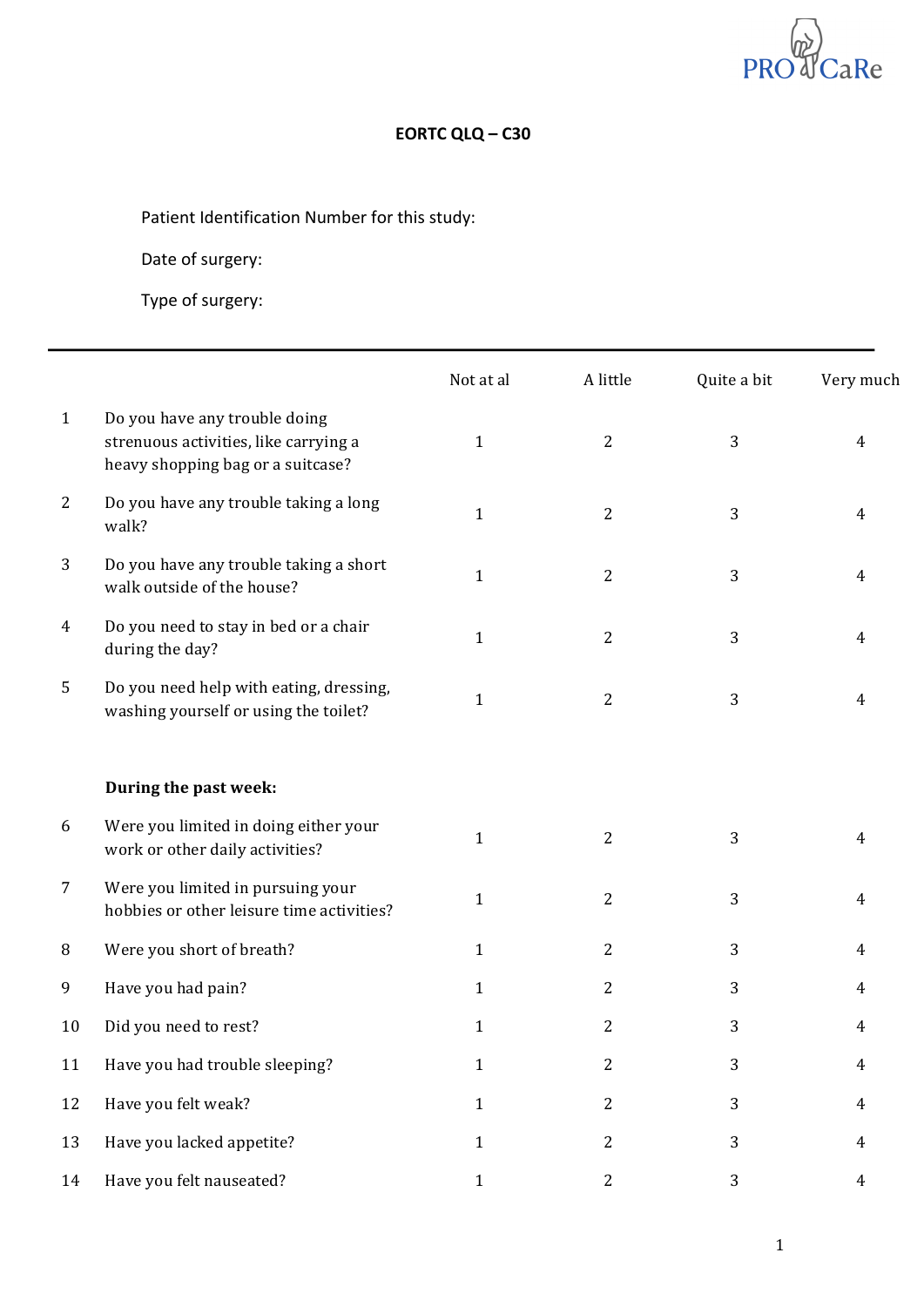# PR CaRe

| 15 | Have you vomited?                                                                                  | $\mathbf{1}$ | $\overline{2}$ | 3 | $\overline{4}$ |
|----|----------------------------------------------------------------------------------------------------|--------------|----------------|---|----------------|
| 16 | Have you been constipated?                                                                         | $\mathbf{1}$ | $\overline{2}$ | 3 | $\overline{4}$ |
| 17 | Have you had diarrhea?                                                                             | $\mathbf{1}$ | $\mathbf{2}$   | 3 | $\overline{4}$ |
| 18 | Were you tired?                                                                                    | $\mathbf{1}$ | $\overline{2}$ | 3 | $\overline{4}$ |
| 19 | Did pain interfere with your daily<br>activities?                                                  | $\mathbf{1}$ | $\overline{2}$ | 3 | $\overline{4}$ |
| 20 | Have you had difficulty in concentrating<br>on things, like Reading a newspaper or<br>watching TV? | $\mathbf{1}$ | $\mathbf{2}$   | 3 | 4              |
| 21 | Did you feel tense?                                                                                | $\mathbf{1}$ | $\overline{2}$ | 3 | 4              |
| 22 | Did you worry?                                                                                     | $\mathbf{1}$ | $\overline{2}$ | 3 | $\overline{4}$ |
| 23 | Did you feel irritable?                                                                            | $\mathbf{1}$ | $\overline{2}$ | 3 | $\overline{4}$ |
| 24 | Did you feel depressed?                                                                            | $\mathbf{1}$ | $\overline{2}$ | 3 | $\overline{4}$ |
| 25 | Have you had difficulty remembering<br>things?                                                     | $\mathbf{1}$ | $\overline{2}$ | 3 | $\overline{4}$ |
| 26 | Has your physical condition or medical<br>treatment interfered with your family<br>life?           | $\mathbf{1}$ | $\overline{2}$ | 3 | $\overline{4}$ |
| 27 | Has your physical condition or medical<br>treatment interfered with your social<br>activities?     | $\mathbf{1}$ | $\overline{2}$ | 3 | $\overline{4}$ |
| 28 | Havs your physical condition or medical<br>treatment caused you financial<br>difficulties?         | $\mathbf{1}$ | $\overline{2}$ | 3 | $\overline{4}$ |
|    |                                                                                                    |              |                |   |                |

29. How would you rate your overall health during the past week?? Very poor 2 3 4 5 6 7 Excellent

30. How would you rate your overall quality of life during the past week?

Very poor 2 3 4 5 6 7 Excellent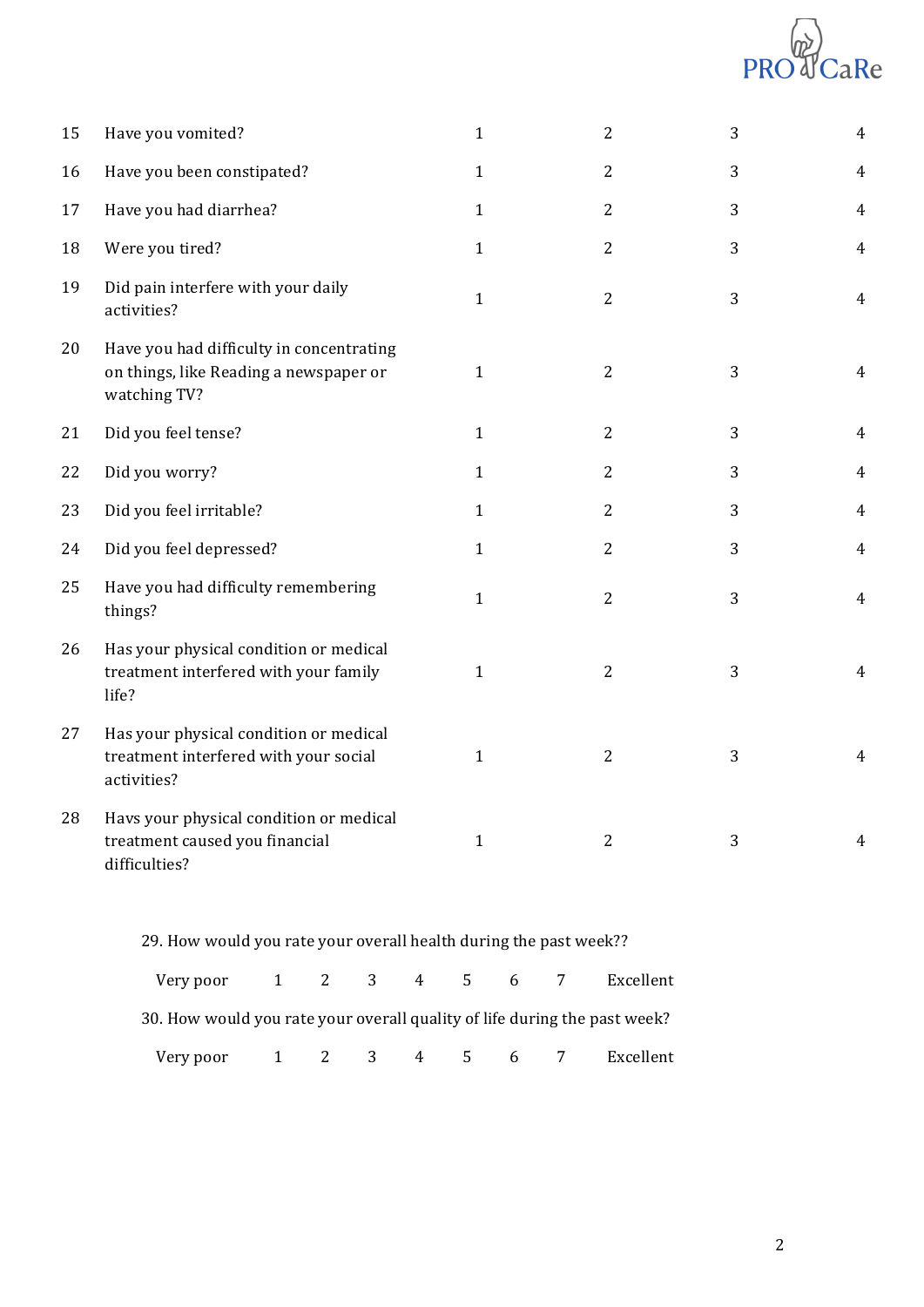

# **EORTC QLQ-CR29**

Patient Identification Number for this study:

Date of surgery:

|    | During the past week:                                                                      | Not at al    | A little       | Quite a bit | Very much      |
|----|--------------------------------------------------------------------------------------------|--------------|----------------|-------------|----------------|
| 31 | Did you urinate frequently during the day?                                                 | $\mathbf{1}$ | $\overline{2}$ | 3           | $\overline{4}$ |
| 32 | Did you urinate frequently during the night?                                               | $\mathbf{1}$ | $\overline{2}$ | 3           | $\overline{4}$ |
| 33 | Have you had any unintentional reléase (leakage)<br>of urine?                              | $\mathbf{1}$ | $\overline{2}$ | 3           | $\overline{4}$ |
| 34 | Did you have pain when you urinated?                                                       | $\mathbf{1}$ | $\overline{2}$ | 3           | $\overline{4}$ |
| 35 | Did you have abdominal pain?                                                               | $\mathbf{1}$ | 2              | 3           | $\overline{4}$ |
| 36 | Did you have pain in your buttocks/anal<br>area/rectum?                                    | $\mathbf{1}$ | 2              | 3           | $\overline{4}$ |
| 37 | Did you have a bloated feeling in your abdomen?                                            | $\mathbf{1}$ | $\overline{2}$ | 3           | $\overline{4}$ |
| 38 | Have you had blood in your stools?                                                         | $\mathbf{1}$ | 2              | 3           | $\overline{4}$ |
| 39 | Have you had mucus in your stools?                                                         | $\mathbf{1}$ | 2              | 3           | $\overline{4}$ |
| 40 | Did you have a dry mouth?                                                                  | $\mathbf{1}$ | $\overline{2}$ | 3           | $\overline{4}$ |
| 41 | Have you lost hair as a result of your treatment?                                          | $\mathbf{1}$ | $\overline{2}$ | 3           | $\overline{4}$ |
| 42 | Have you had problems with your sense of taste?                                            | $\mathbf{1}$ | 2              | 3           | $\overline{4}$ |
| 43 | Were you worried about your health in the future?                                          | $\mathbf{1}$ | $\overline{2}$ | 3           | 4              |
| 44 | Were you worried about your weight?                                                        | $\mathbf{1}$ | 2              | 3           | 4              |
| 45 | Have you felt physically less attractive as a result<br>of your disease or treatment?      | $\mathbf{1}$ | $\overline{2}$ | 3           | 4              |
| 46 | Have you been feeling less feminine/masculine as<br>a result of your disease or treatment? | $\mathbf{1}$ | $\overline{2}$ | 3           | 4              |
| 47 | Have you been dissatisfied with your body?                                                 | $\mathbf{1}$ | $\overline{2}$ | 3           | 4              |
| 48 | Do you have a stoma bag (colostomy/ileostomy)?                                             | Yes          | No             |             |                |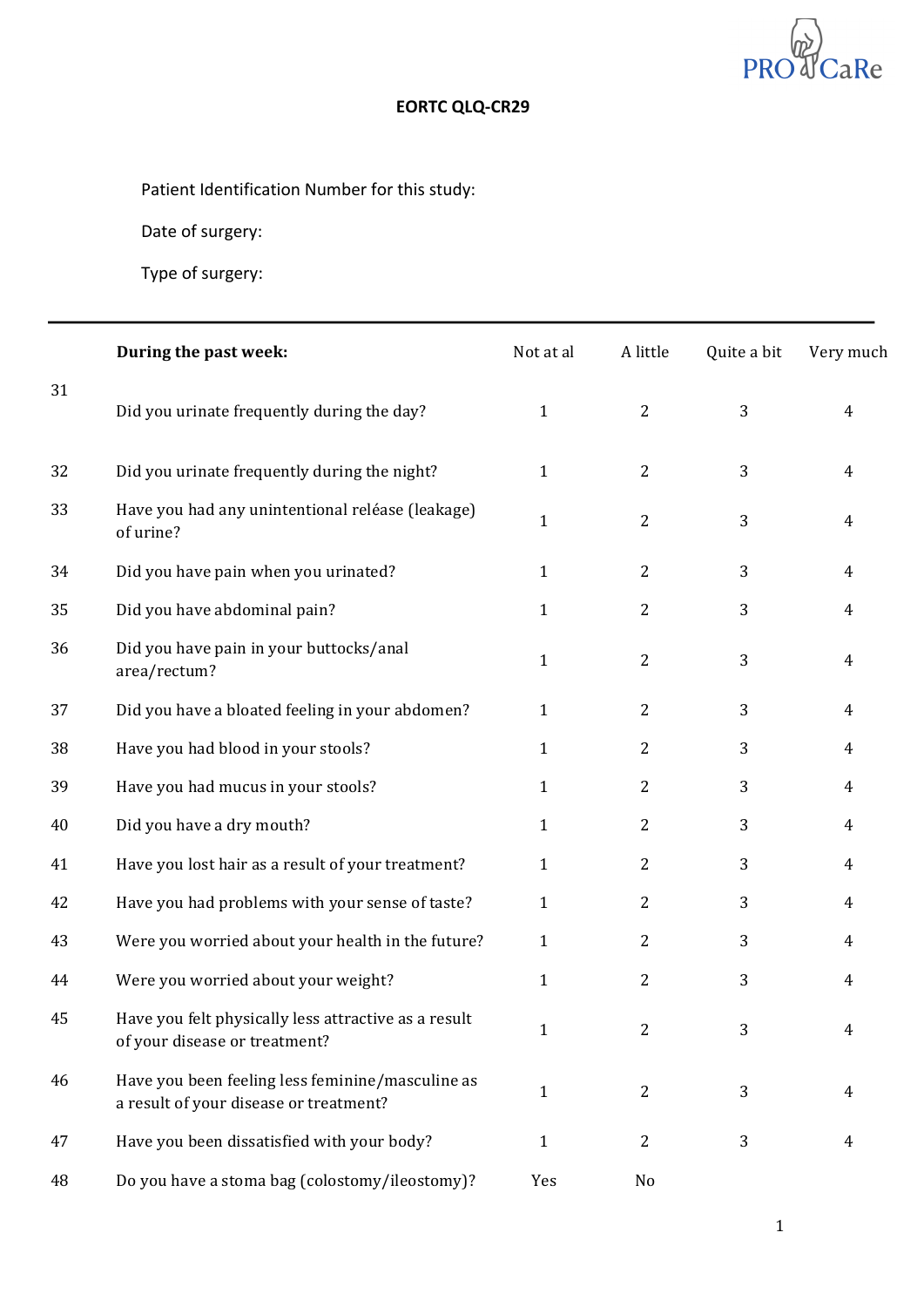

|    | Answer these questions ONLY IF YOU HAVE A STOMA BAG, if not please continue below |            |                |             |           |
|----|-----------------------------------------------------------------------------------|------------|----------------|-------------|-----------|
|    |                                                                                   | Not at all | A little       | Quite a bit | Very much |
| 49 | Have you had unintentional release of<br>gas/flatulence from your stoma bag?      |            | 2              | 3           | 4         |
| 50 | Have you had leakage of stools from your stoma?                                   |            | 2              | 3           | 4         |
| 51 | Have you had sore skin around your stoma?                                         |            | $\overline{2}$ | 3           | 4         |
| 52 | Did frequent bag changes occur during the day?                                    | 1          | 2              | 3           | 4         |
| 53 | Did frequent bag changes occur during the night?                                  | 1          | 2              | 3           | 4         |
| 54 | Did you feel embarrased because of your stoma?                                    | 1          | 2              | 3           | 4         |
| 55 | Did you have problems caring for your stoma?                                      |            | 2              | 3           | 4         |
|    |                                                                                   |            |                |             |           |

|    | Answer these questions ONLY IF YOU DO NOT HAVE A STOMA BAG                      |            |                |             |           |
|----|---------------------------------------------------------------------------------|------------|----------------|-------------|-----------|
|    |                                                                                 | Not at all | A little       | Quite a bit | Very much |
| 49 | Have you had unintentional release of gas/flatulence<br>from your back passage? | 1          | 2              | 3           | 4         |
| 50 | Have you had leakage of stools from your your back<br>passage?                  | 1          | $\overline{2}$ | 3           | 4         |
| 51 | Have you had sore skin around your anal area?                                   | 1          | 2              | 3           | 4         |
| 52 | Did frequent bowel movements occur during the day?                              |            | 2              | 3           | 4         |
| 53 | Did frequent bowel movements occur during the<br>night?                         | 1          | 2              | 3           | 4         |
| 54 | Did you feel embarrased because of your bowel<br>movements?                     | 1          | 2              | 3           | 4         |
|    |                                                                                 |            |                |             |           |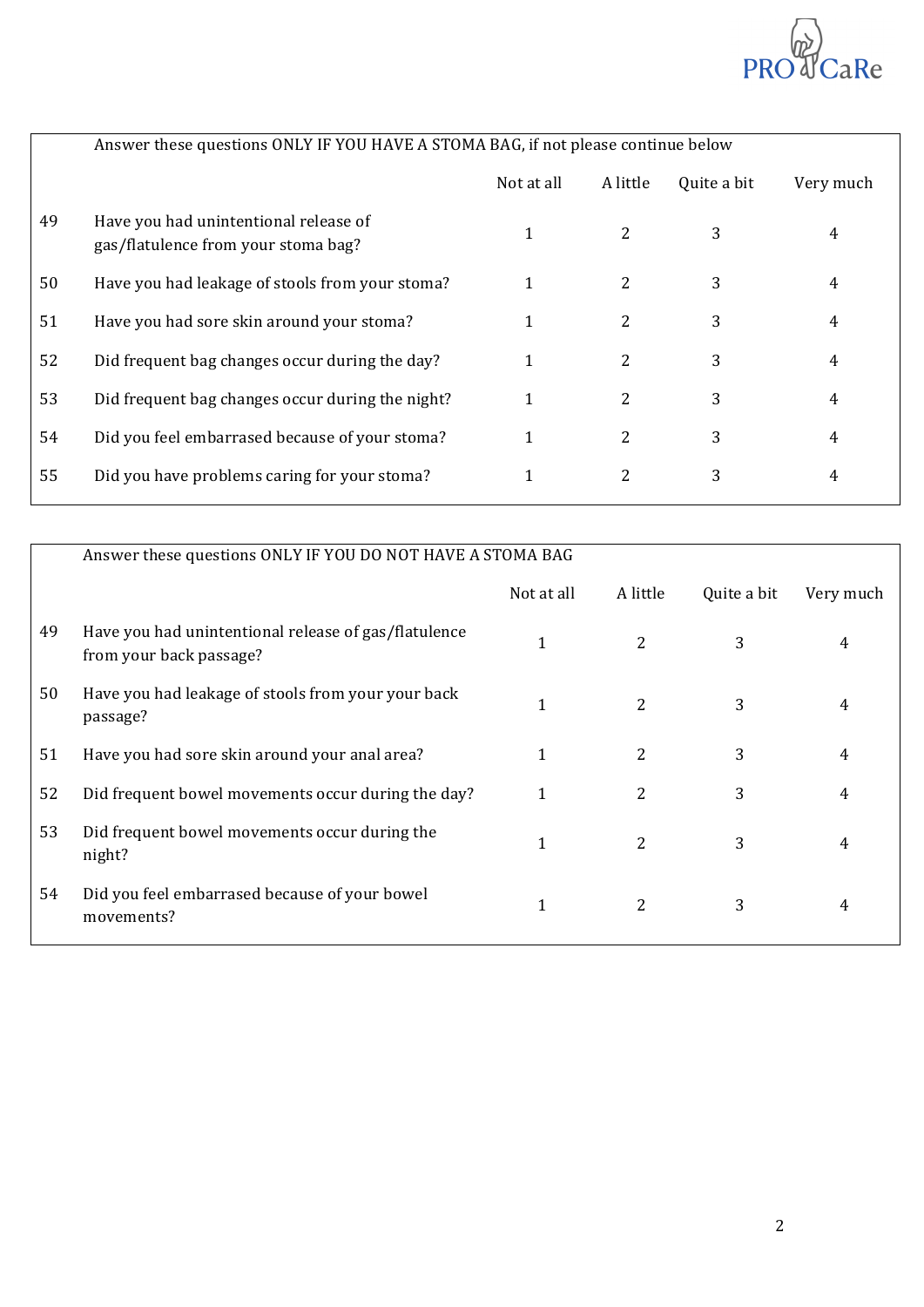

## During the past 4 weeks:

|    | For MEN only:                                                  | Not at<br>all | A little | Quite a bit | Very much |
|----|----------------------------------------------------------------|---------------|----------|-------------|-----------|
| 62 | To what extent were you interested in sex?                     | $\mathbf{1}$  | 2        | 3           | 4         |
| 63 | Did you have difficulty getting or maintaining an<br>erection? | 1             | 2        | 3           | 4         |
|    |                                                                |               |          |             |           |
|    | For WOMEN only:                                                | Not at all    | A little | Quite a bit | Very much |
| 64 | To what extent were you interested in sex?                     | 1             | 2        | 3           | 4         |
| 65 | Did you have pain or discomfort during<br>intercourse?         | 1             | 2        | 3           | 4         |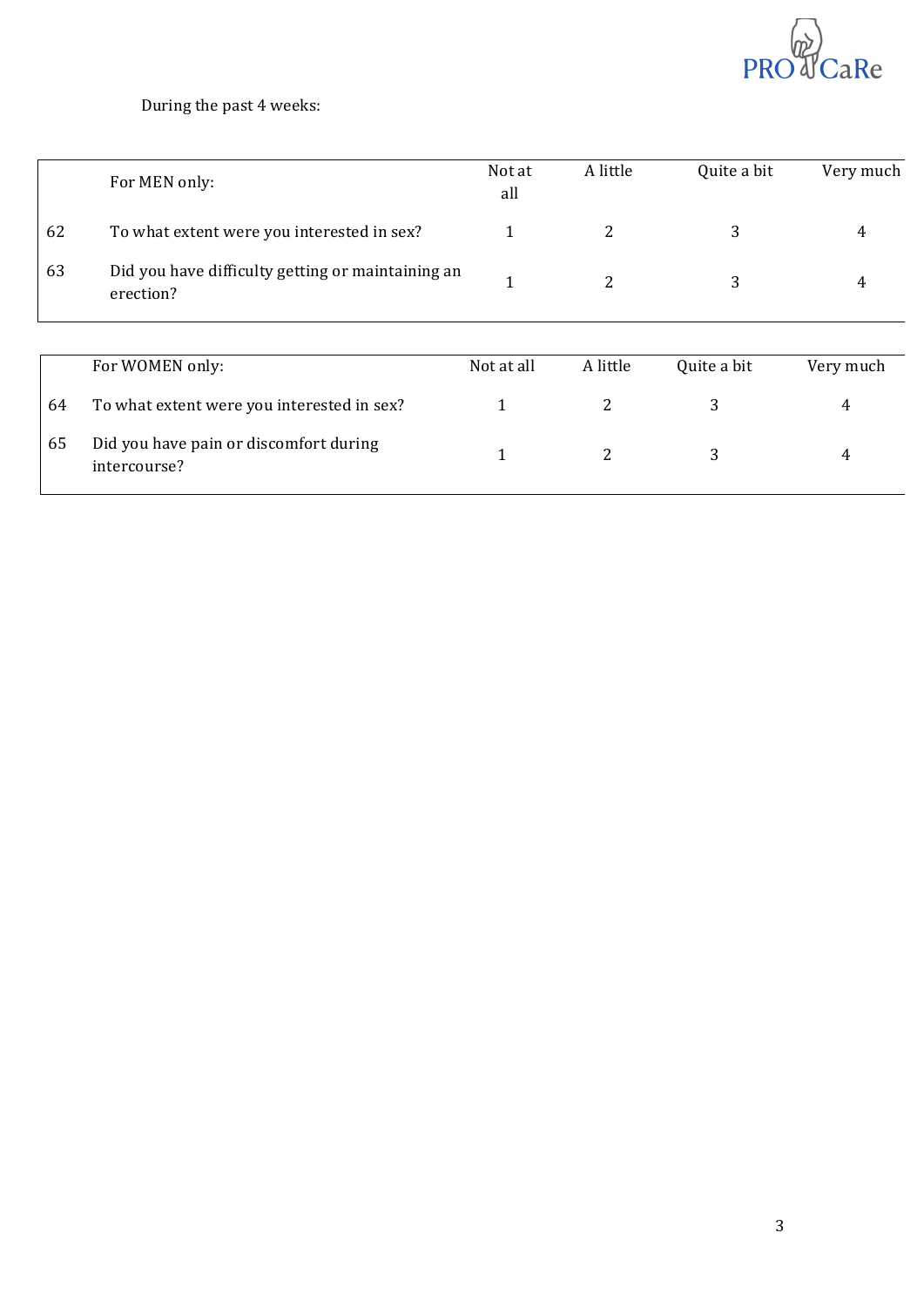

## **FEMALE SEXUAL FUNCTION INDEX (FSFI)**

Patient Identification Number for this study:

Date of surgery:

Type of surgery:*:*

| Q1: Over the past 4 weeks, how often<br>did you feel sexual desire or interest?                                                        | 5 = Almost always or always<br>$4 =$ Most times (more than half the time)<br>3 = Sometimes (about half the time)<br>$2 = A$ few times (less than half the time)<br>$1 =$ Almost never or never                             |
|----------------------------------------------------------------------------------------------------------------------------------------|----------------------------------------------------------------------------------------------------------------------------------------------------------------------------------------------------------------------------|
| Q2: Over the past 4 weeks, how would<br>you rate your level (degree) of sexual<br>desire or interest?                                  | $5 = Very high$<br>$4 = High$<br>$3 = $ Moderate<br>$2 = Low$<br>$1 = Very$ low or none at all                                                                                                                             |
| Q3. Over the past 4 weeks, how often<br>did you feel sexually aroused ("turned<br>on") dur- ing sexual activity or<br>intercourse?     | $0 = No$ sexual activity<br>5 = Almost always or always<br>$4 =$ Most times (more than half the time)<br>3 = Sometimes (about half the time)<br>$2 = A$ few times (less than half the time)<br>$1 =$ Almost never or never |
| Q4. Over the past 4 weeks, how would<br>you rate your level of sexual arousal<br>("turn on") during sexual activity or<br>intercourse? | $0 = No$ sexual activity<br>$5 = \text{Very high}$<br>$4 = High$<br>$3 =$ Moderate<br>$2 = Low$<br>$1 = Very$ low or none at all                                                                                           |
| Q5. Over the past 4 weeks, how<br>confident were you about becoming<br>sexually aroused during sexual activity<br>or intercourse?      | $0 = No$ sexual activity<br>$5 =$ Very high confidence<br>$4 =$ High confidence<br>3 = Moderate confidence<br>$2 =$ Low confidence<br>$1 = Very$ low or no confidence                                                      |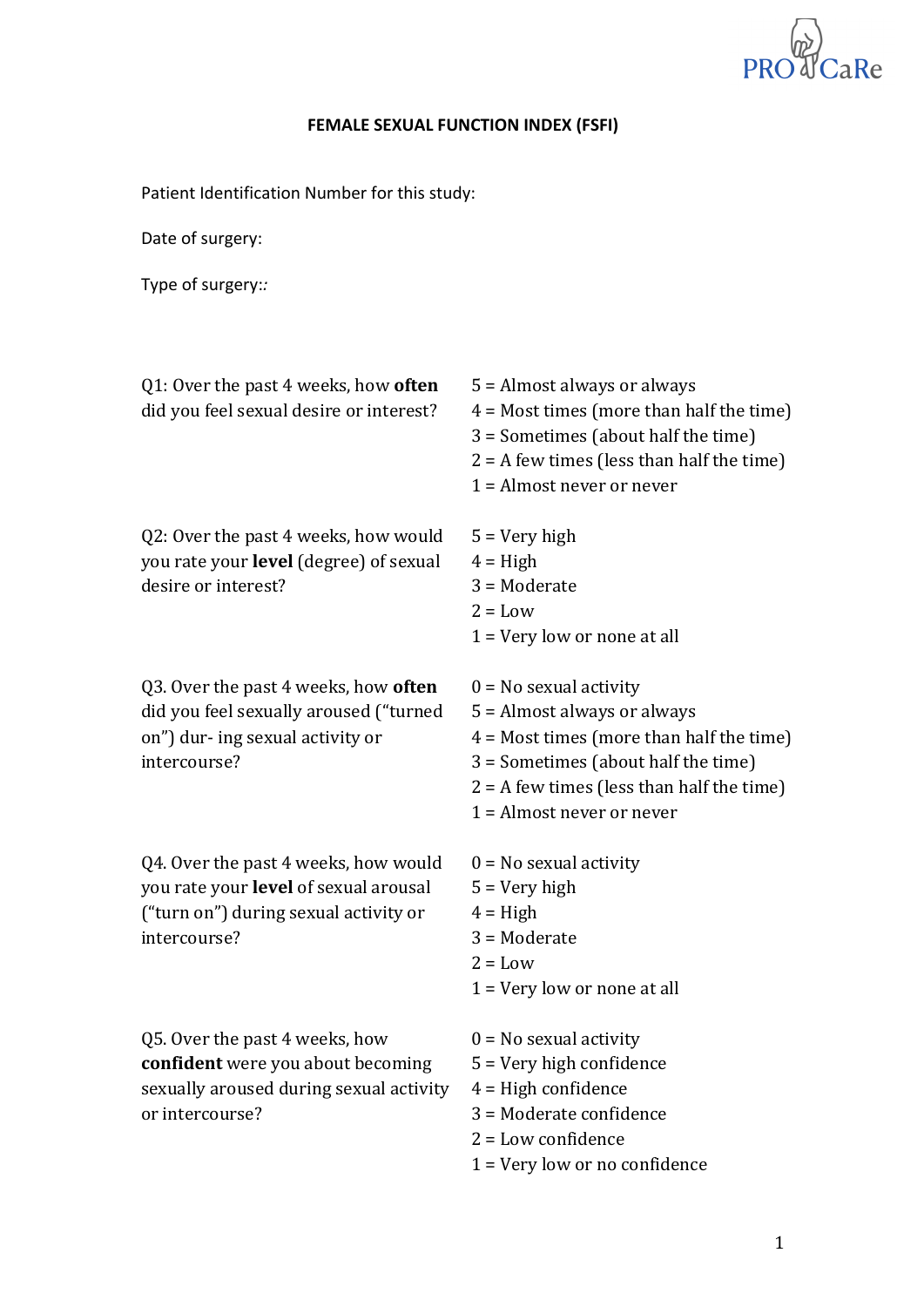

Q6. Over the past 4 weeks, how **often** have you been satisfied with your arousal (excite- ment) during sexual activity or intercourse?

Q7: Over the past 4 weeks, how **often** did you become lubricated ("wet") during sexual activity or intercourse?

Q8. Over the past 4 weeks, how difficult was it to become lubricated ("wet") during sexual activity or intercourse? 

Q9: Over the past 4 weeks, how often did you **maintain** your lubrication ("wetness") until completion of sexual activity or intercourse?

Q10: Over the past 4 weeks, how **difficult** was it to maintain your lubrication ("wetness") until completion of sexual activity or intercourse? 

Q11. Over the past 4 weeks, when you had sexual stimulation or intercourse, how **often** did you reach orgasm (climax)? 

 $0 = No$  sexual activity  $5 =$  Almost always or always  $4 =$  Most times (more than half the time)  $3 =$  Sometimes (about half the time)  $2 = A$  few times (less than half the time)  $1 =$  Almost never or never  $0 = No$  sexual activity  $5 =$  Almost always or always  $4 =$  Most times (more than half the time)  $3 =$  Sometimes (about half the time)  $2 = A$  few times (less than half the time)  $1 =$  Almost never or never  $0 = No$  sexual activity  $1 =$  Extremely difficult or impossible  $2 =$  Very difficult  $3$  = Difficult  $4 =$  Slightly difficult  $5 = Not$  difficult  $0 = No$  sexual activity  $5 =$  Almost always or always  $4 =$  Most times (more than half the time)  $3 =$  Sometimes (about half the time)  $2 = A$  few times (less than half the time)  $1 =$  Almost never or never  $0 = No$  sexual activity  $1 =$  Extremely difficult or impossible  $2 =$  Very difficult  $3$  = Difficult  $4 =$  Slightly difficult  $5 = Not difficult$  $0 = No$  sexual activity  $5 =$  Almost always or always  $4 =$  Most times (more than half the time)  $3 =$  Sometimes (about half the time)

 $2 = A$  few times (less than half the time)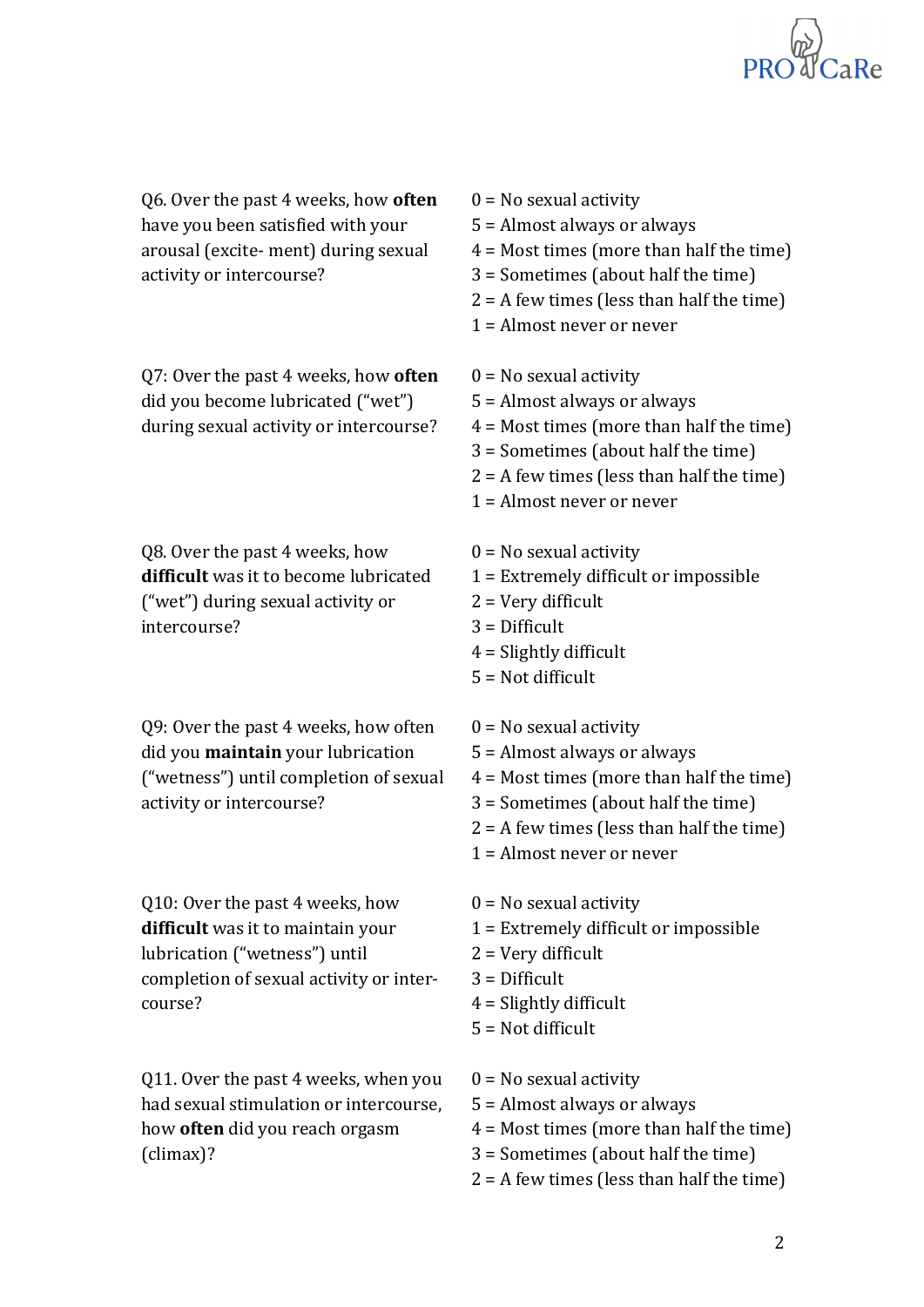

 $1 =$  Almost never or never

Q12: Over the past 4 weeks, when you had sexual stimulation or intercourse, how **diffi-** cult was it for you to reach orgasm (climax)?

Q13: Over the past 4 weeks, how **satisfied** were you with your ability to reach orgasm (climax) during sexual activity or intercourse?

Q14: Over the past 4 weeks, how **satisfied** have you been with the amount of emotional closeness during sexual activity between you and your partner? 

Q15: Over the past 4 weeks, how satisfied have you been with your sexual relationship with your partner?

Q16: Over the past 4 weeks, how satisfied have you been with your overall sexual life?

Q17: Over the past 4 weeks, how **often** did you experience discomfort or pain during vaginal penetration?

 $0 = No$  sexual activity  $1$  = Extremely difficult or impossible  $2 =$  Very difficult  $3$  = Difficult  $4 =$  Slightly difficult  $5 = Not$  difficult  $0 = No$  sexual activity  $5 =$  Very satisfied  $4 =$  Moderately satisfied  $3$  = About equally satisfied and dissatisfied  $2$  = Moderately dissatisfied  $1$  = Very dissatisfied  $0 = No$  sexual activity  $5 =$  Very satisfied  $4$  = Moderately satisfied  $3$  = About equally satisfied and dissatisfied  $2$  = Moderately dissatisfied  $1$  = Very dissatisfied  $5 =$  Very satisfied  $4$  = Moderately satisfied  $3$  = About equally satisfied and dissatisfied  $2$  = Moderately dissatisfied  $1 =$  Very dissatisfied  $5 =$  Very satisfied  $4$  = Moderately satisfied  $3$  = About equally satisfied and dissatisfied  $2$  = Moderately dissatisfied  $1 =$  Very dissatisfied  $0 = Did not attempt$  intercourse  $I =$  Almost always or always  $2 =$  Most times (more than half the time)  $3 =$  Sometimes (about half the time)  $4 = A$  few times (less than half the time)

 $5 =$  Almost never or never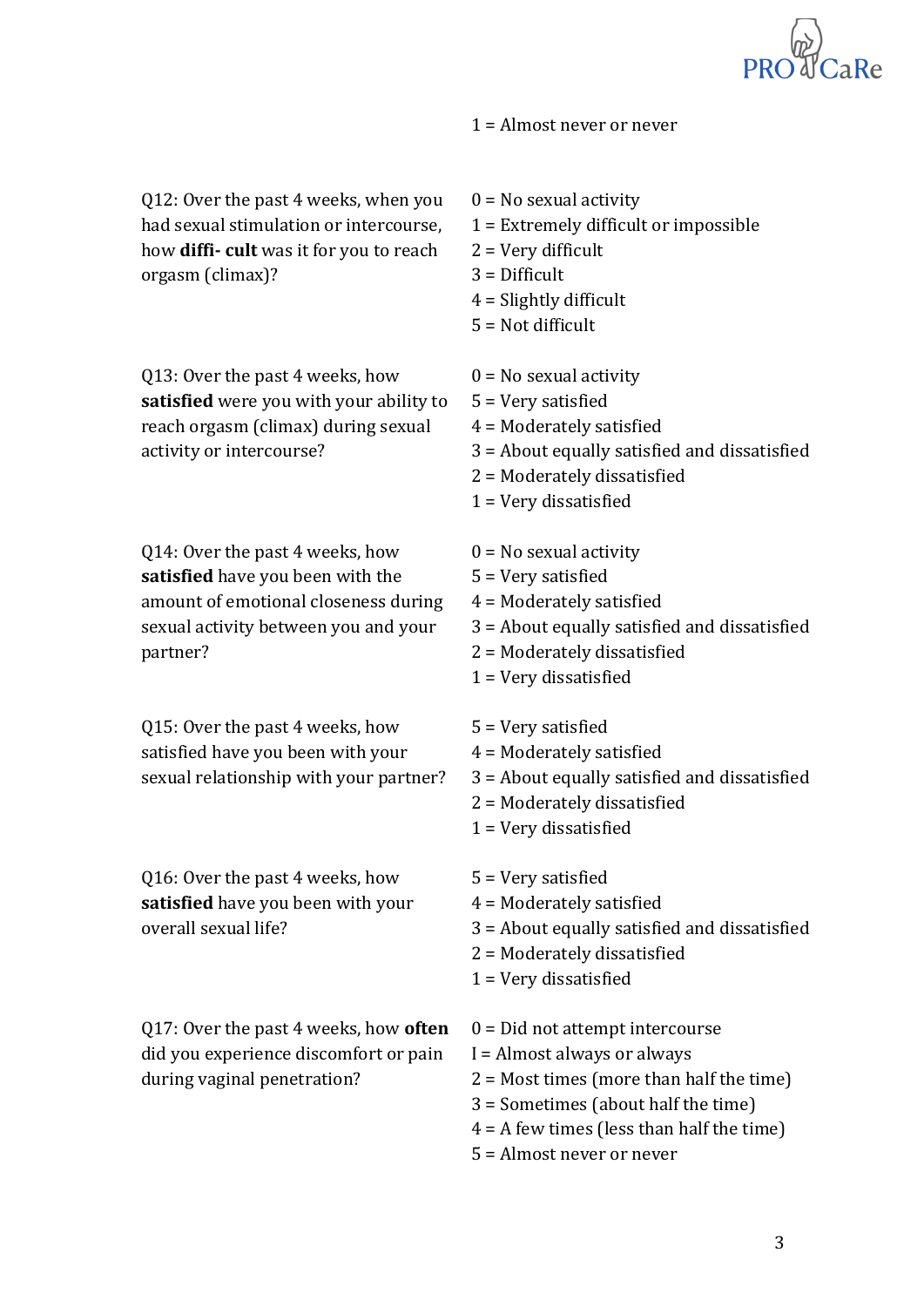

Q18: Over the past 4 weeks, how **often** did you experience discomfort or pain following vaginal penetration?

- $0 = Did not attempt$  intercourse
- $1 =$  Almost always or always
- $2 =$  Most times (more than half the time)
- $3 =$  Sometimes (about half the time)
- $4 = A$  few times (less than half the time)
- $5 =$  Almost never or never

| Q19. Over the past 4 weeks, how would $0 = Did$ not attempt intercourse |                  |
|-------------------------------------------------------------------------|------------------|
| you rate your <b>level</b> (degree) of                                  | $1 = V$ ery high |
| discomfort or pain during or following                                  | $2 = High$       |
| vaginal penetration?                                                    | $3 =$ Moderate   |

- $4 =$ Low
- $5 =$  Very low or none at all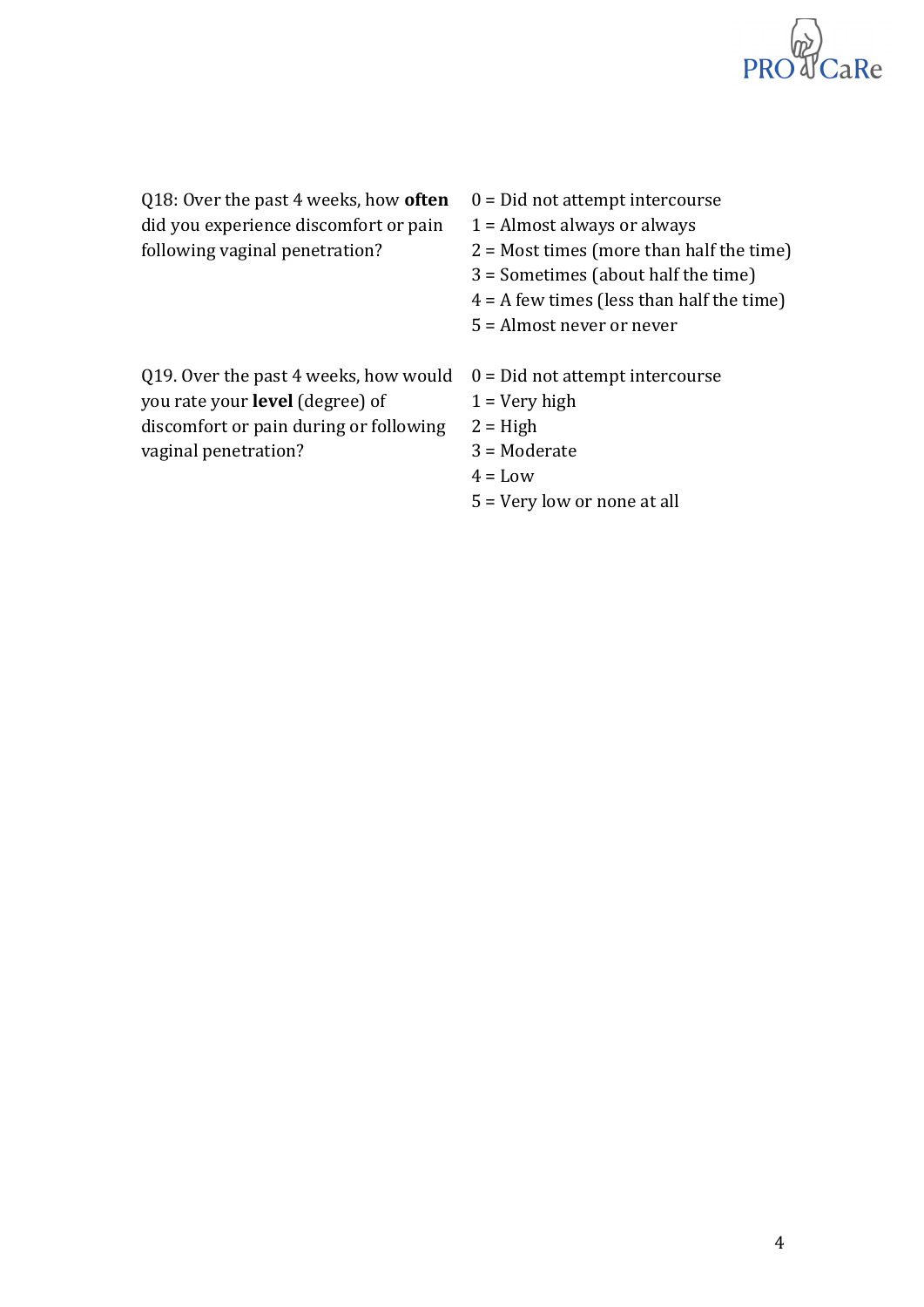

# **International Index Erectile Function (IIEF)**

Patient Identification Number for this study:

Date of surgery:

| Q1: How often were you able to get an<br>erection during sexual activity?                                                                  | $0 = No$ sexual activity<br>$1 =$ Almost never/never<br>$2 = A$ few times (much less than half the time)<br>3 = Sometimes (about half the time)<br>$4 =$ Most times (much more than half the time)<br>5 = Almost always/always            |
|--------------------------------------------------------------------------------------------------------------------------------------------|-------------------------------------------------------------------------------------------------------------------------------------------------------------------------------------------------------------------------------------------|
| Q2: When you had erections with<br>sexual stimulation, how often were<br>your erections hard enough for<br>penetration?                    | $0 = No$ sexual activity<br>$1 =$ Almost never/never<br>$2 = A$ few times (much less than half the time)<br>3 = Sometimes (about half the time)<br>$4 =$ Most times (much more than half the time)<br>$5 =$ Almost always/always          |
| Q3: When you attempted sexual<br>intercourse, how often were you able<br>to penetrate (enter) your partner?                                | $0 = Did$ not attempt intercourse<br>$I =$ Almost never/never<br>$2 = A$ few times (much less than half the time)<br>3 = Sometimes (about half the time)<br>$4 =$ Most times (much more than half the time)<br>$5 =$ Almost always/always |
| Q4: During sexual intercourse, how<br>often were you able to maintain your<br>erection after you had penetrated<br>(entered) your partner? | $0 = Did$ not attempt intercourse<br>$I =$ Almost never/never<br>$2 = A$ few times (much less than half the time)<br>3 = Sometimes (about half the time)<br>$4 =$ Most times (much more than half the time)<br>5 = Almost always/always   |
| Q5: During sexual intercourse, how<br>difficult was it to maintain your<br>erection to completion of intercourse?                          | $0 = Did$ not attempt intercourse<br>$1 =$ Extremely difficult<br>$2 = Very$ difficult<br>$3$ = Difficult                                                                                                                                 |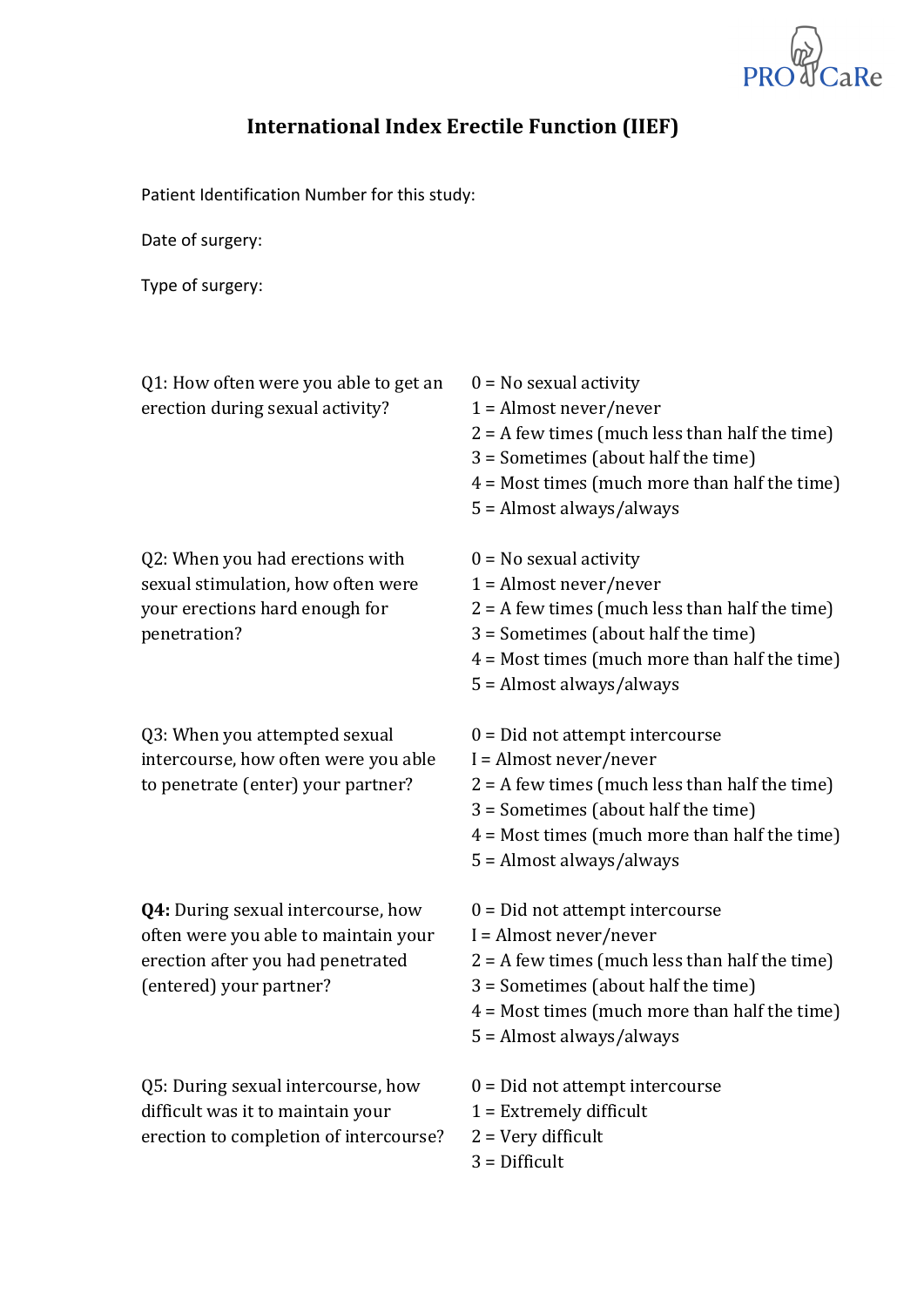

|                                                                                                                     | $4 =$ Slightly difficult<br>$5 = Not difficult$                                                                                                                                                                                               |
|---------------------------------------------------------------------------------------------------------------------|-----------------------------------------------------------------------------------------------------------------------------------------------------------------------------------------------------------------------------------------------|
| Q6: How many times have you<br>attempted sexual intercourse?                                                        | $0 = No$ attempts<br>$1 =$ One to two attempts<br>$2$ = Three to four attempts<br>$3$ = Five to six attempts<br>$4 =$ Seven to ten attempts<br>$5$ = Eleven+ attempts                                                                         |
| Q7: When you attempted sexual<br>intercourse, how often was it<br>satisfactory for you?                             | $0 = Did$ not attempt intercourse<br>$1 =$ Almost never/never<br>$2 = A$ few times (much less than half the time)<br>3 = Sometimes (about half the time)<br>$4 =$ Most times (much more than half the time)<br>5 = Almost always/always       |
| Q8: How much have you enjoyed<br>sexual intercourse?                                                                | $0 = No$ intercourse<br>$1 = No$ enjoyment<br>$2 = Not very enjoyable$<br>3 = Fairly enjoyable<br>$4$ = Highly enjoyable<br>5 = Very highly enjoyable                                                                                         |
| Q9: When you had sexual stimulation<br>or intercourse, how often did you<br>ejaculate?                              | $0 = No$ sexual stimulation/intercourse<br>$1 =$ Almost never/never<br>$2 = A$ few times (much less than half the time)<br>3 = Sometimes (about half the time)<br>$4 =$ Most times (much more than half the time)<br>5 = Almost always/always |
| Q10. When you had sexual stimulation<br>or intercourse, how often did you have<br>tile feeling of orgasm or climax? | $0 = No$ sexual stimulation/intercourse<br>$1 =$ Almost never/never<br>$2 = A$ few times (much less than half the time)<br>3 = Sometimes (about half the time)<br>$4 =$ Most times (much more than half the time)<br>5 = Almost always/always |
| Q11: How often have you felt sexual<br>desire?                                                                      | $1 =$ Almost never/never<br>$2 = A$ few times (much less than half the time)<br>3 = Sometimes (about half the time)<br>$4 =$ Most times (much more than half the time)<br>5 = Almost always/always                                            |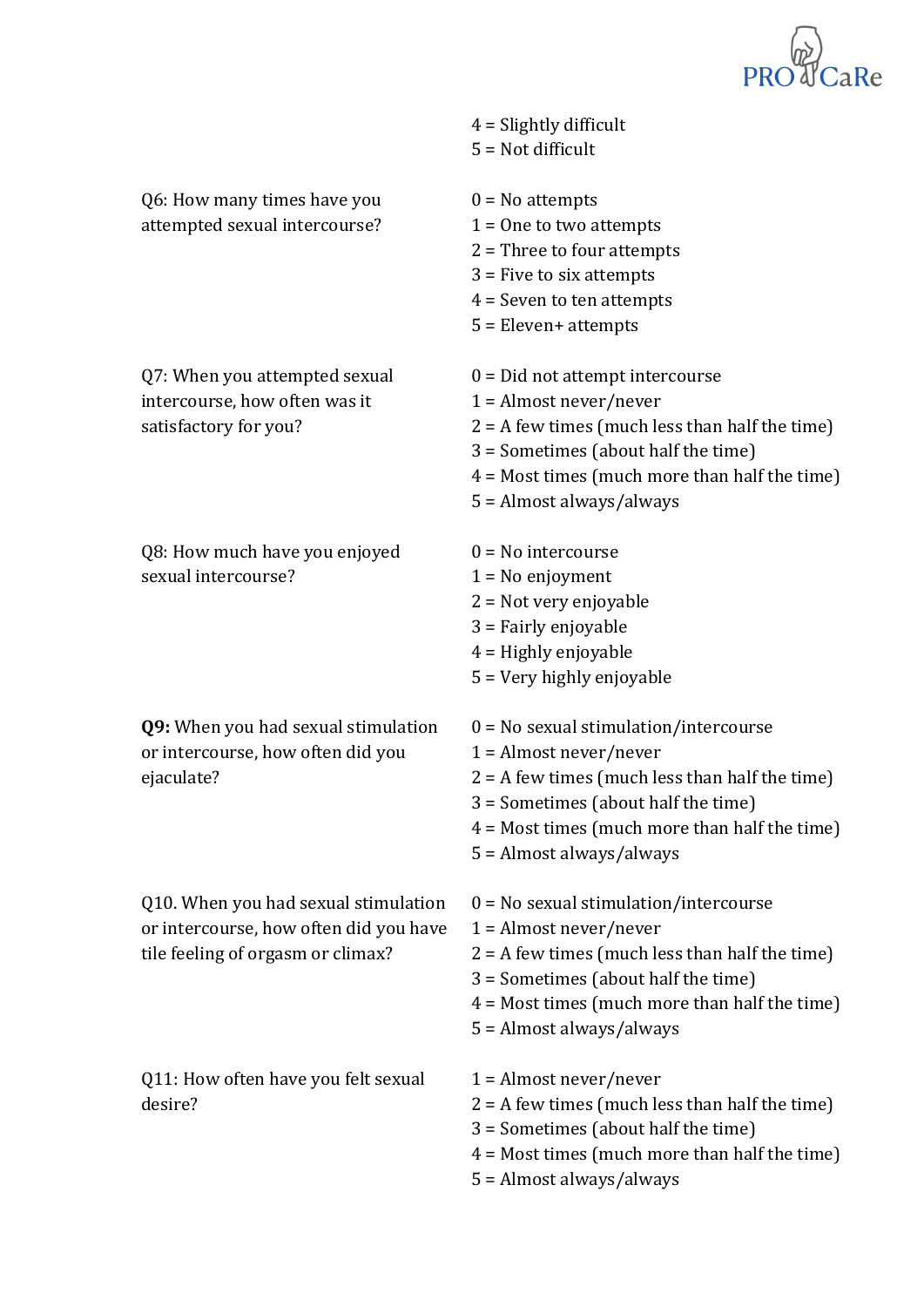

| Q12: How would you rate your level of<br>sexual desire?                                 | $1 = \text{Very low}/\text{none}$ at all<br>$2 = Low$<br>$3 = $ Moderate<br>$4 = High$<br>$5 = \text{Very high}$                                           |
|-----------------------------------------------------------------------------------------|------------------------------------------------------------------------------------------------------------------------------------------------------------|
| Q13: How satisfied have you been with<br>your overall sex life?                         | 1=Very dissatisfied<br>$2$ = Moderately dissatisfied<br>3 = About equally satisfied and dissatisfied<br>$4$ = Moderately satisfied<br>$5 =$ Very satisfied |
| Q14: How satisfied have you been with<br>your sexual relationship with your<br>partner? | 1=Very dissatisfied<br>$2$ = Moderately dissatisfied<br>3 = About equally satisfied and dissatisfied<br>$4$ = Moderately satisfied<br>$5 =$ Very satisfied |
| Q15: How do you rate your confidence<br>that you could get and keep an<br>erection?     | $1 = Very low$<br>$2 = Low$<br>$3 = $ Moderate<br>$4 = High$<br>$5 = V$ ery high                                                                           |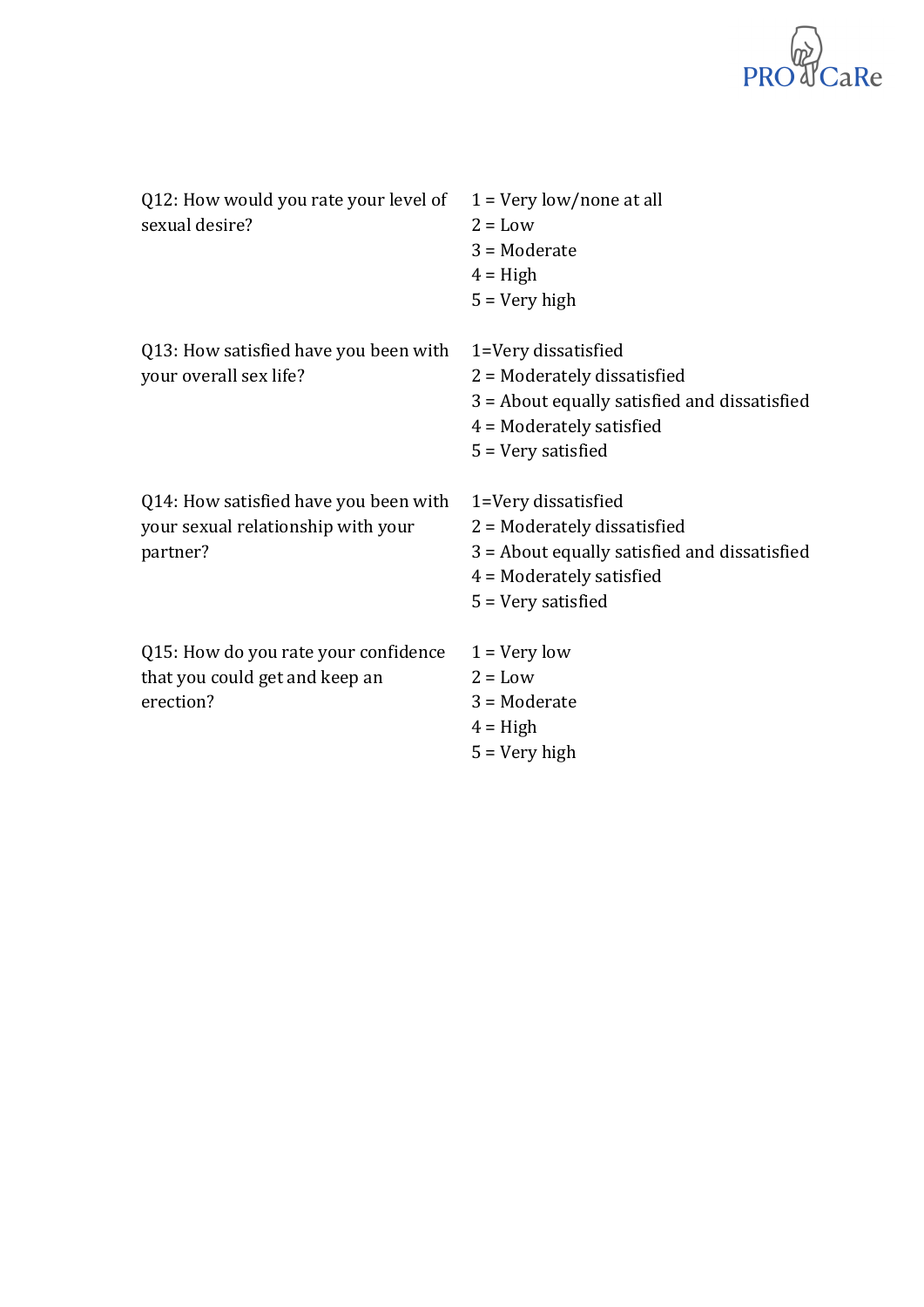**PR** CaRe

### **CUESTIONARIO IPSS**

Patient Identification Number for this study:

Date of surgery:

| In the past month:                                                                               | Not at<br>all    | Less than<br>$1$ in $5$<br>times | Less than<br>half the<br>time | About<br>half the<br>time | More than<br>Half the<br>time | Almost<br>always |
|--------------------------------------------------------------------------------------------------|------------------|----------------------------------|-------------------------------|---------------------------|-------------------------------|------------------|
| 1. Incomplete Emptying                                                                           |                  |                                  |                               |                           |                               |                  |
| How often have you had the<br>sensation of not emptying<br>your bladder?                         | $\boldsymbol{0}$ | $\mathbf{1}$                     | 2                             | 3                         | 4                             |                  |
| 2. Frequency                                                                                     |                  |                                  |                               |                           |                               |                  |
| How often have you had to<br>urinate less than every two<br>hours?                               | $\boldsymbol{0}$ | $\mathbf{1}$                     | 2                             | 3                         | 4                             |                  |
| 3. Intermittency                                                                                 |                  |                                  |                               |                           |                               |                  |
| How often have you found you<br>stopped and started again<br>several times when you<br>urinated? | $\overline{0}$   | $\mathbf{1}$                     | 2                             | 3                         | 4                             |                  |
| 4. Urgency                                                                                       |                  |                                  |                               |                           |                               |                  |
| How often have you found it<br>difficult to postpone urination?                                  | $\overline{0}$   | $\mathbf{1}$                     | 2                             | 3                         | 4                             |                  |
| 5. Weak Stream                                                                                   |                  |                                  |                               |                           |                               |                  |
| How often have you had a<br>weak urinary stream?                                                 | $\theta$         | $\mathbf{1}$                     | 2                             | 3                         | 4                             |                  |
| <b>6. Straining</b>                                                                              |                  |                                  |                               |                           |                               |                  |
| How often have you had to<br>strain to start urination?                                          | $\overline{0}$   | $\mathbf{1}$                     | $\overline{2}$                | 3                         | 4                             |                  |
|                                                                                                  |                  |                                  |                               |                           |                               |                  |